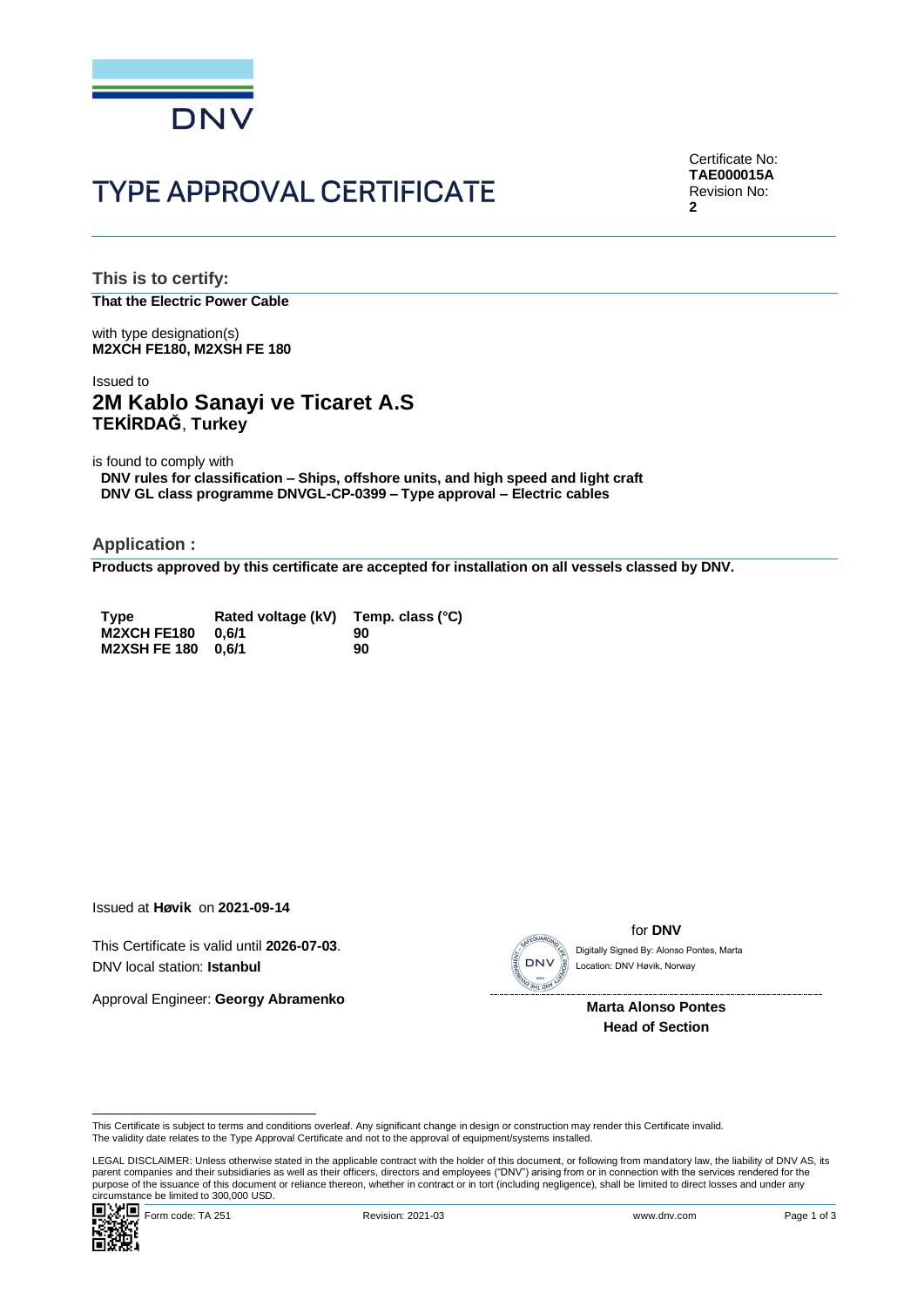

### **Product description**

M2XCH FE180 / M2XSH FE 180 0,6/1 kV

| Construction:               |                                                                 |
|-----------------------------|-----------------------------------------------------------------|
| Conductors:                 | Plain annealed stranded copper class 2 or tinned copper class 5 |
| Core insulation:            | Mica tape $+$ XLPE                                              |
| Inner sheath/<br>separator: | Halogen free filler or polyester tape                           |
| Screen / Armour:            | Copper wire braiding and drain wire, or galvanized steel braid  |
| Outer sheath:               | SHE <sub>1</sub>                                                |

| No of Elements:              | Cross sectional area [mm <sup>2</sup> ]                     |  |  |
|------------------------------|-------------------------------------------------------------|--|--|
|                              | 1,0 1,5 2,5 4 6 10 16 25 35 50 70 95 120 150 185 240<br>300 |  |  |
| 2, 3, 4                      | 1,0 1,5 2,5 4 6 10 16 25 35 50 70 95 120 150 185 240        |  |  |
| 5, 7, 12, 16, 19, 24, 27, 37 | $1,0$ 1.5 2.5                                               |  |  |

### **Application/Limitation**

This cable is fire resistant according to IEC 60331.

The requirements of SOLAS Amendments Chapter II-1, Part D, Reg. 45, 5.2 (provision to be taken to limit Fire Propagation along Bunches of Cables or Wires) are fulfilled without any additional measures.

## **Type Approval documentation**<br>Data sheet: 2M Kablo datasheet re

2M Kablo datasheet ref. no. 0155-2-15, date 18.01.2016 Test reports: 2M Kablo test reports, ref. techdocs 24-32, received 03.06.2016, techdoc 19, received 04.09.2019 Statement of design description change dated 24.05.2021

#### **Tests carried out**

| <b>Standard</b> | <b>Issued</b> | <b>General description</b>                              | Limitation              |
|-----------------|---------------|---------------------------------------------------------|-------------------------|
| IEC 60092-350   | 2014-08       | General construction and test methods of power,         |                         |
|                 |               | control and instrumentation cables for shipboard        |                         |
|                 |               | and offshore applications                               |                         |
| IEC 60092-360   | 2014-04       | Electrical installations in ships - Part 360:           |                         |
|                 |               | Insulating and sheathing materials for shipboard        |                         |
|                 |               | and offshore units, power, control, instrumentation     |                         |
|                 |               | and telecommunication cables.                           |                         |
| IEC 60092-353   | 2016-09       | Electrical installations in ships - Part 353: Power     |                         |
|                 |               | cables for rated voltages 1 kV and 3 kV                 |                         |
| IEC 60331-21    | 1999-04       | Fire resistance / Circuit integrity - Test for electric | Minimum 180 minutes     |
|                 |               | cables under fire conditions-Circuit integrity - Part   | flame application $+15$ |
|                 |               | 21                                                      | minutes cooling down    |
| IEC 60331-1/2   | 2018-03       | Fire resistance / Circuit integrity - Test for method   |                         |
|                 |               | for fire with shock at temperature of at least 830°C    |                         |
|                 |               | for cables rated up to and including 0,6/1 kV           |                         |
| IEC 60332-3-22  | 2018-07       | Tests on electric and optical fibre cables under        | Bunch test              |
|                 |               | fire conditions - Part 3-22: Test for vertical flame    | Category A              |
|                 |               | spread of vertically-mounted bunched wires or           |                         |
|                 |               | cables - Category A                                     |                         |
| IEC 60332-1-2   | 2006-07       | Tests on electric cables under fire conditions.         |                         |
|                 |               | Test for vertical flame propagation for a single        |                         |
|                 |               | insulated wire or cable.                                |                         |